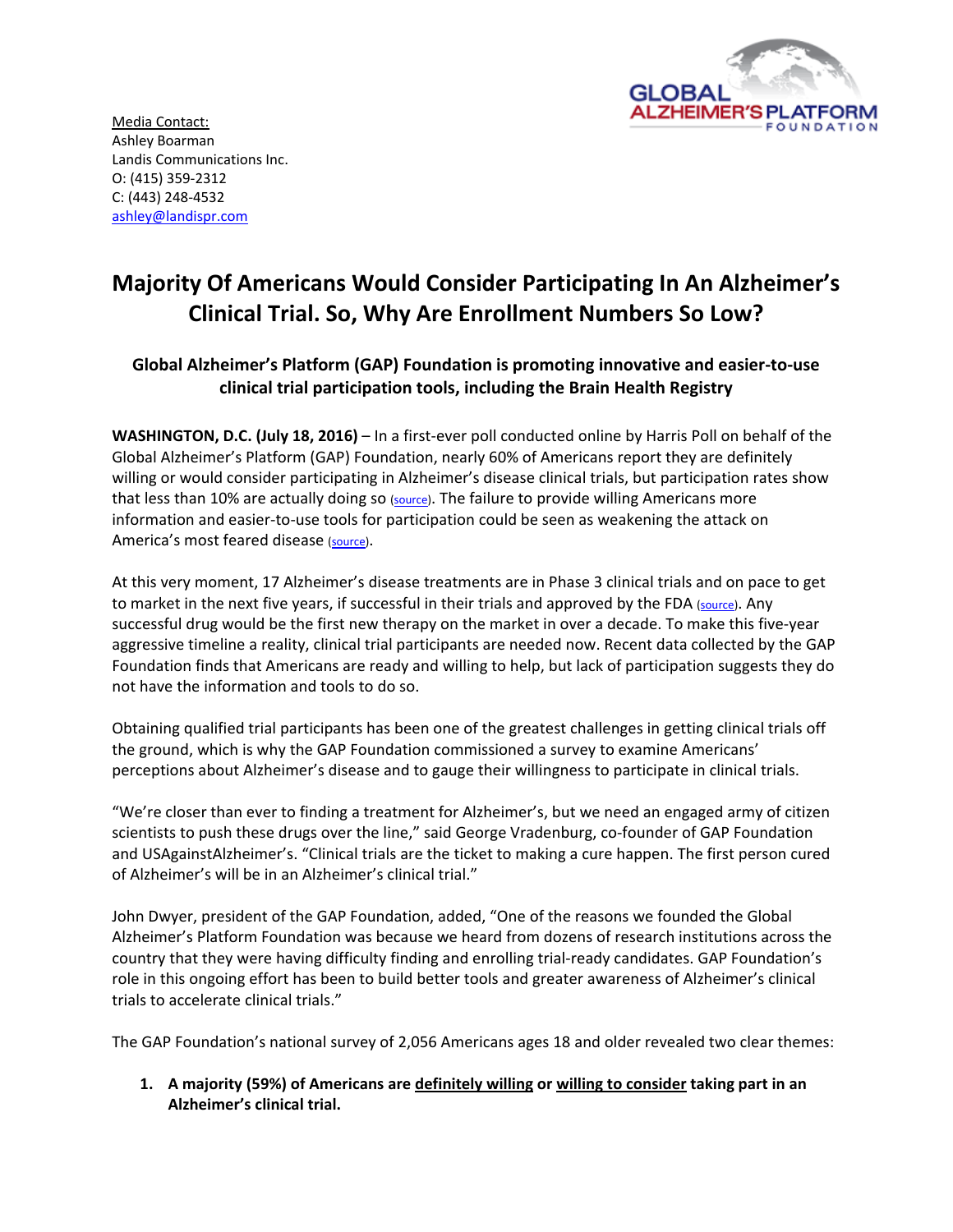- **20%** of Americans said they would definitely be willing to take part in a clinical trial. 22% of Millennials ages 18‐34 said they would definitely be willing and 13% of adults ages 65+ said they would definitely be willing.
- **39%** of Americans said they would be willing to consider taking part in an Alzheimer's clinical trial.

Dwyer continues, "Data shows us that the willingness to participate in clinical trials is there, so our next step is to bridge the gap between willingness and actual participation. The way we do that, is to make it as simple as possible for people to learn about what clinical trials they qualify for and how to sign up."

- 2. **Among those surveyed, willingness to participate in Alzheimer's clinical trials remains relatively strong among African American, Hispanics\* and Whites. In reality, far less a percentage of African Americans and Hispanics are enrolled in clinical trials, making minority recruitment into clinical trials a high priority** (source)**.** 
	- **20%** of Americans are definitely willing to take part in a clinical trial, including **24%** who are African American, **16%** who are Hispanic and **20%** who are White.
	- **39%** of Americans said they would consider taking part in an Alzheimer's clinical trial, including **34**% who are African American, **41%** who are Hispanic and **39%** who are White.

"African Americans are two to three times more likely to experience Alzheimer's than Whites, and Hispanics are one and a half times as likely to experience Alzheimer's as non‐Hispanic whites, making their greater representation in clinical trials a matter of the highest priority," said Vradenburg.

## **The Global Alzheimer's Platform Foundation urges the following actions to help in the fight against Alzheimer's disease:**

- 1. Register free at www.brainhealthregistry.org. The Brain Health Registry (BHR) is a free, online platform designed to speed the path to cures for Alzheimer's disease and other brain disorders. BHR gathers data from volunteers who have registered and completed questionnaires and cognitive tests via its website. BHR aims to reduce the cost of patient recruitment for clinical trials by building a large online pool of potential, trial‐ready candidates.
- 2. Recognize the beginning signs and symptoms of Alzheimer's disease, such as:
	- o Memory loss
	- o Difficulty planning and solving problems
	- o Difficulty completing familiar tasks
	- o Difficulty determining time or place
	- o Difficulty finding the right words
	- o Misplacing items often
- 3. If you are experiencing memory loss that disrupts your daily life, please seek the help of a medical professional right away.

### **Additional Findings:**